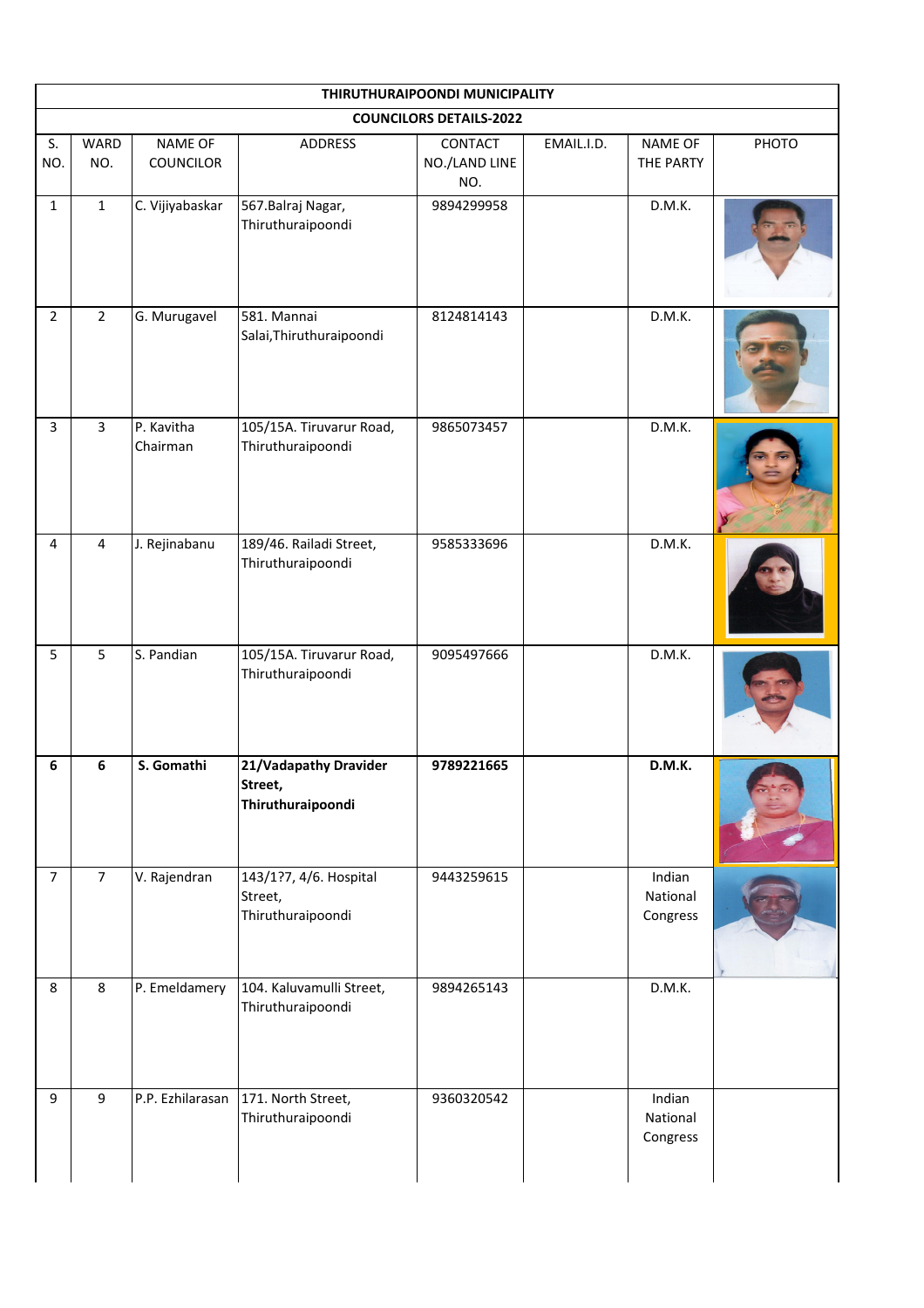| $10\,$ | $10\,$ | E. Uma                | 57/28. Meenatchi vaikkal<br>Pudu street,<br>Thiruthuraipoondi | 9786798465 | D.M.K.                         |  |
|--------|--------|-----------------------|---------------------------------------------------------------|------------|--------------------------------|--|
| 11     | 11     | S. Ramaloga<br>Eswari | 13. Nadar street,<br>Thiruthuraipoondi                        | 8637431211 | C.P.I(M)                       |  |
| 12     | 12     | P. Rajeswari          | 91B. Abishekakattalai<br>Street,<br>Thiruthuraipoondi         | 9360007001 | D.M.K.                         |  |
| 13     | 13     | S. Dhambavani         | 37/11A. Pooonaiyan Chetty<br>Street, Thiruthuraipoondi        | 8098228191 | D.M.K.                         |  |
| 14     | 14     | I. Tajudeen           | 1/75. Mannai Salai,<br>Thiruthuraipoondi                      | 9095954777 | Independent                    |  |
| 15     | 15     | P. Minnalkodi         | 121/1. Samiyappa Nagar,<br>Thiruthuraipoondi                  | 9994330908 | A.I.D.M.K.                     |  |
| 16     | 16     | T. Ravi               | 69. Harijana Street,<br>Thiruthuraipoondi                     | 9597113464 | D.M.K.                         |  |
| 17     | 17     | R. Rameskumar         | 37/B4. Periyanayakipuram,<br>Thiruthuraipoondi                | 9698561476 | D.M.K.                         |  |
| 18     | 18     | S. Susila             | 23. Thattara Street,<br>Thiruthuraipoondi                     | 9360368219 | Indian<br>National<br>Congress |  |
| 19     | 19     | N. Karthikeyan        | 40/24. Bharathiyar Street,<br>Thiruthuraipoondi               | 8248051095 | D.M.K.                         |  |